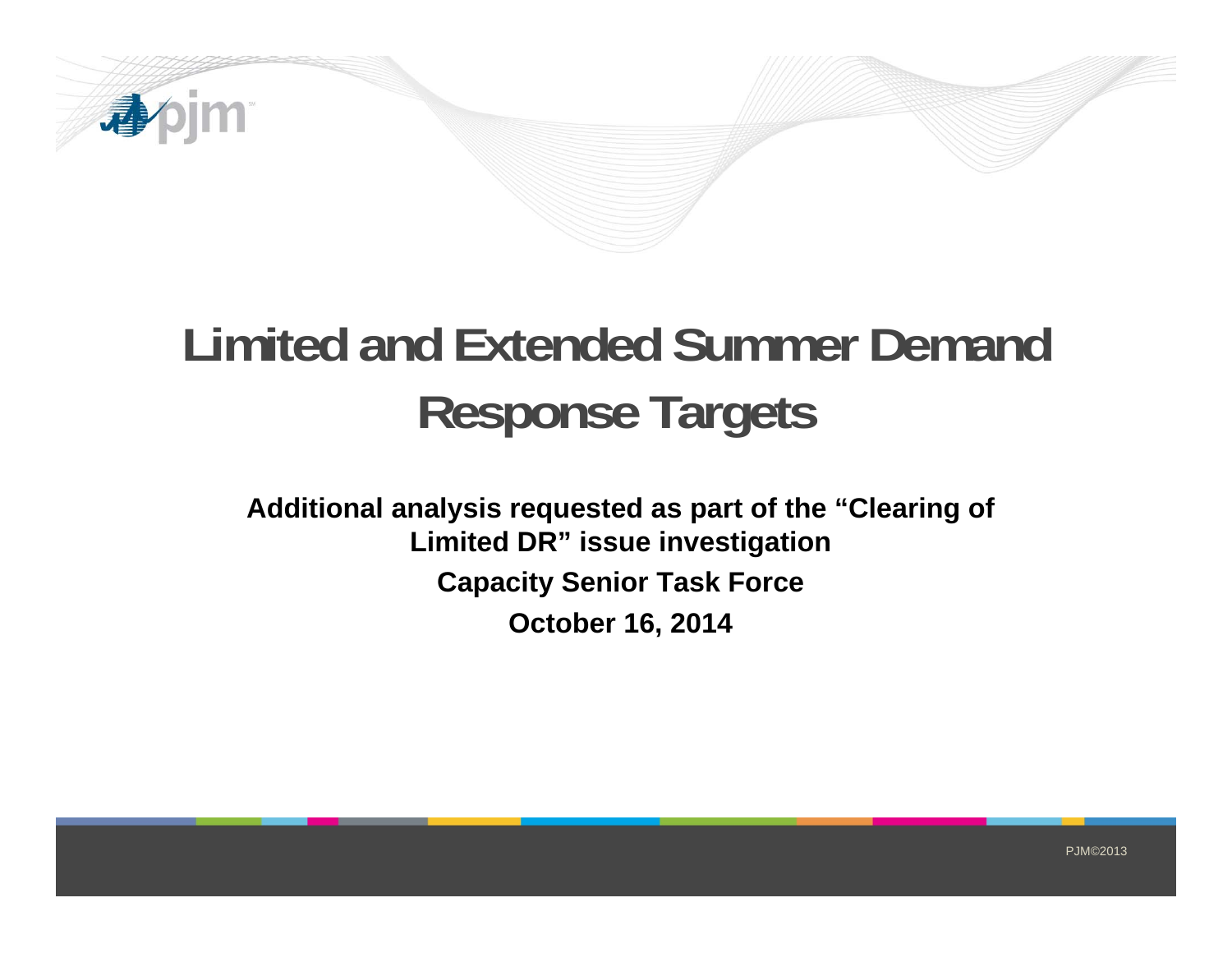

By allowing ES DR up to the target (10.5%), PJM allows some of the LOLE risk (15%) to shift to the Non Summer Period (more specifically, January)

www.pjm.com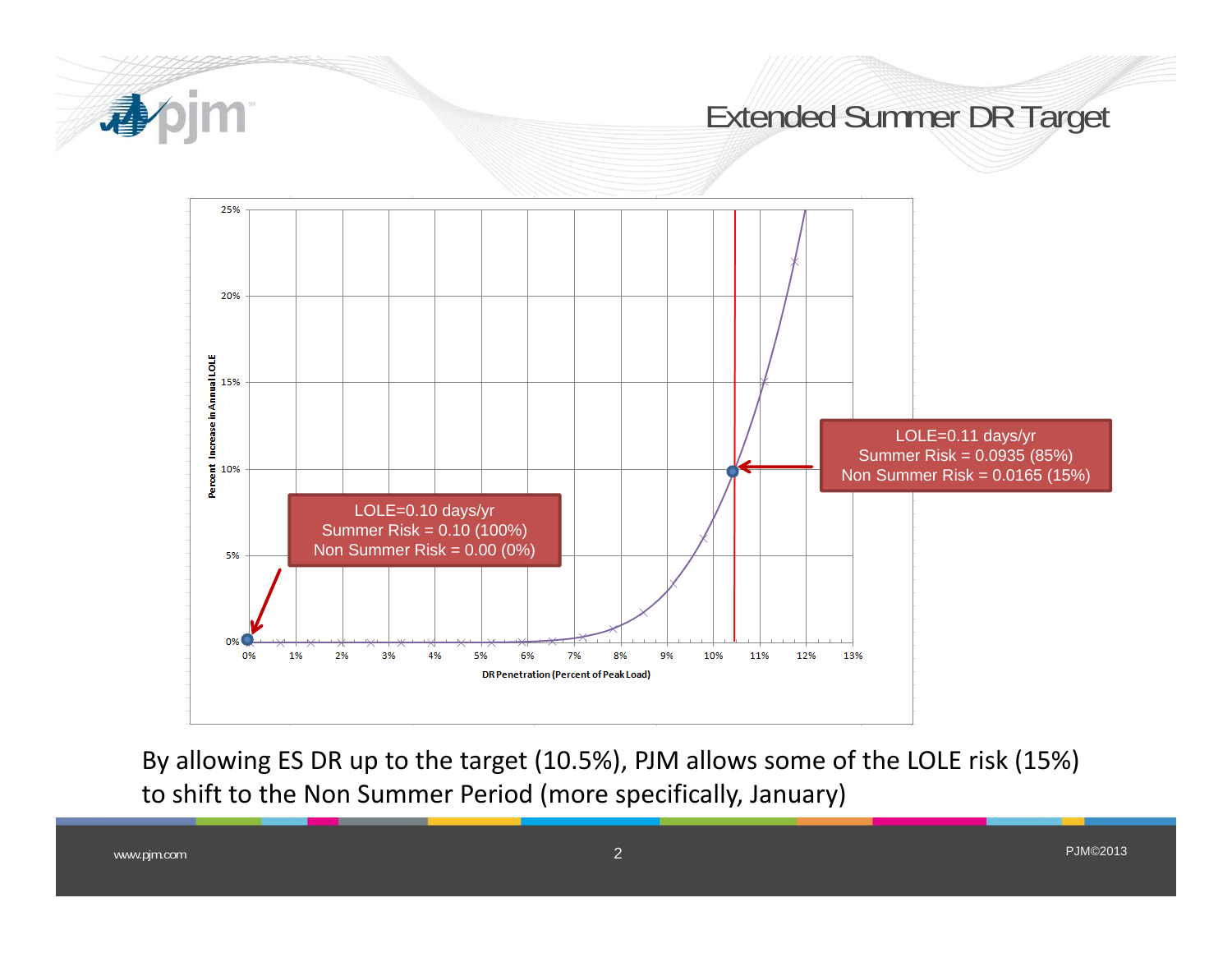

Extended Summer DR Target

## If X% of ES DR is replaced with Limited DR in the ES Target LOLE Case

Limited DR is <sup>a</sup> resource with <sup>a</sup> more restricted availability than Extended Summer DR



Therefore, for <sup>a</sup> 10.5% of DR resources, where X% is Limited DR and (10.5‐X)% is ES DR, the increase in LOLE risk is higher than 10%.

www.pjm.com 3 PJM©2013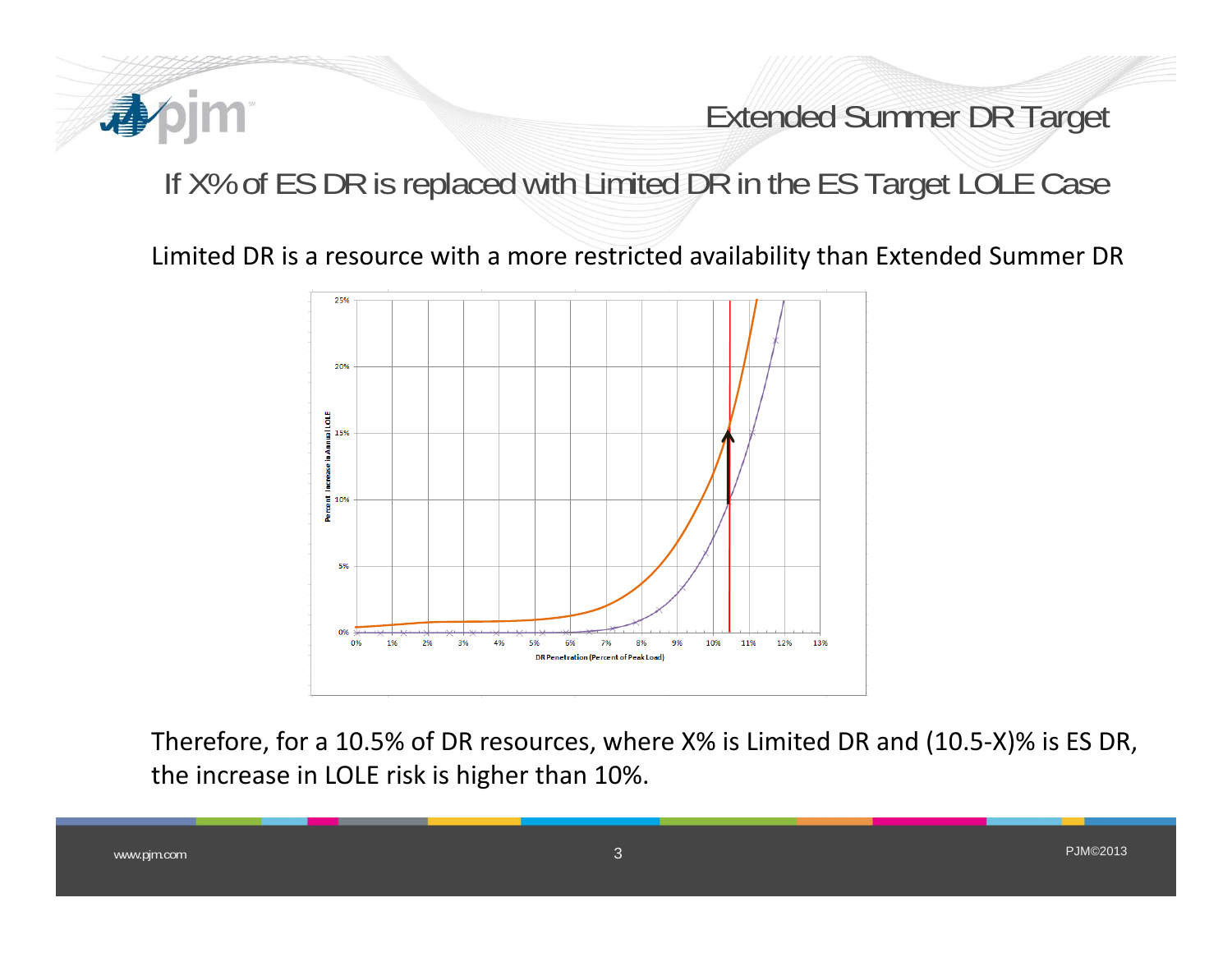

Staggered Dispatch of Limited DR

- Staggering the Dispatch of Limited DR increases the Limited DR Target as per Tests 1 and 2 (discussed in previous meeting)
	- If DR is dispatched throughout 8 hours in 1/3 increments



**Test 1 yields <sup>a</sup> 6.5% Limited DR target.**

 If DR is dispatched throughout 7 hours in 1/2 increments.

**Test 2 yields <sup>a</sup> 6.3% Limited DR target.**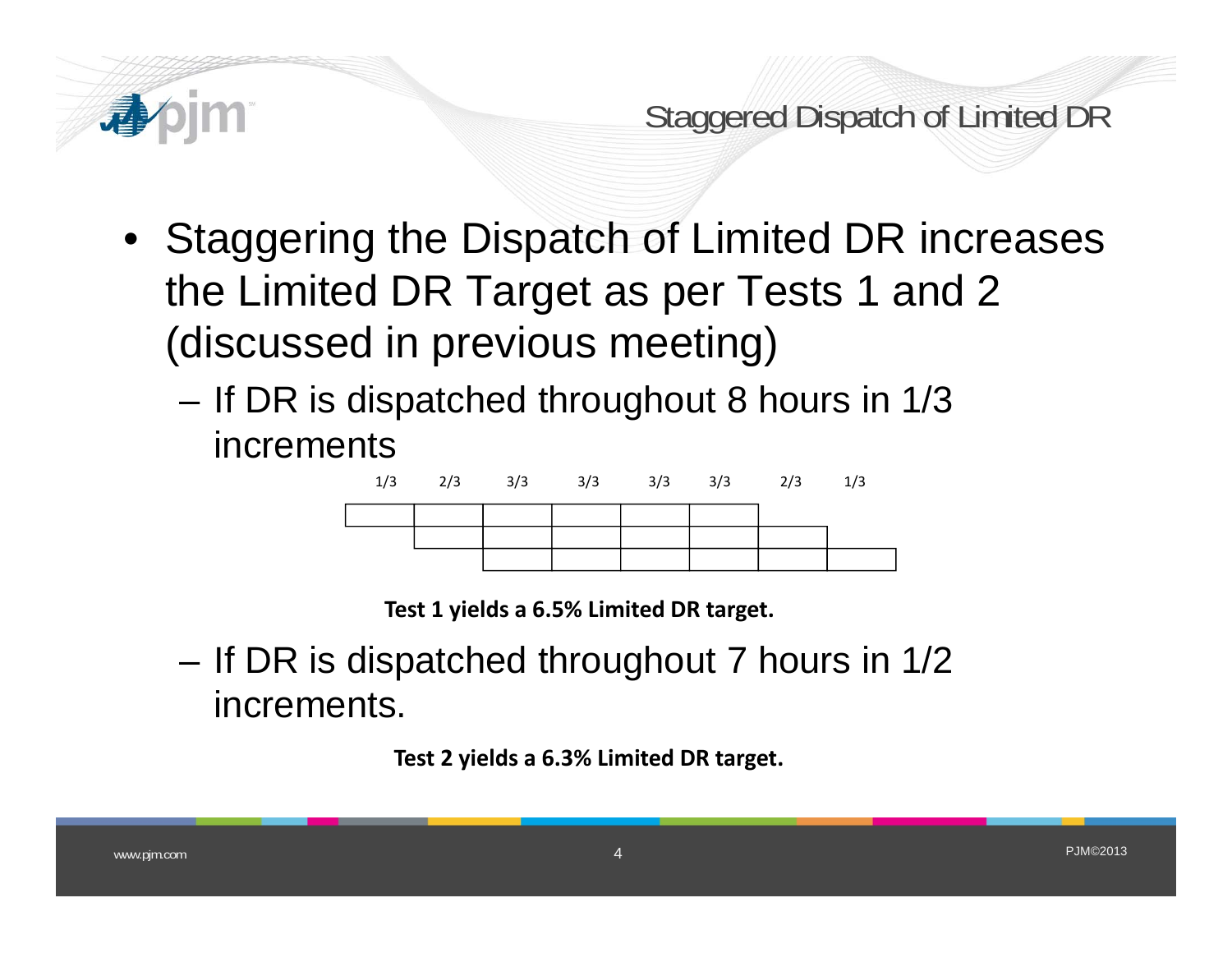

Staggered Dispatch of Limited DR

• The current Limited DR Target value (~5%) already accounts for an increase of 10% in the annual LOLE risk with respect to the IRM base case. A Limited DR Target above this value will increase the total LOLE beyond the 10% threshold